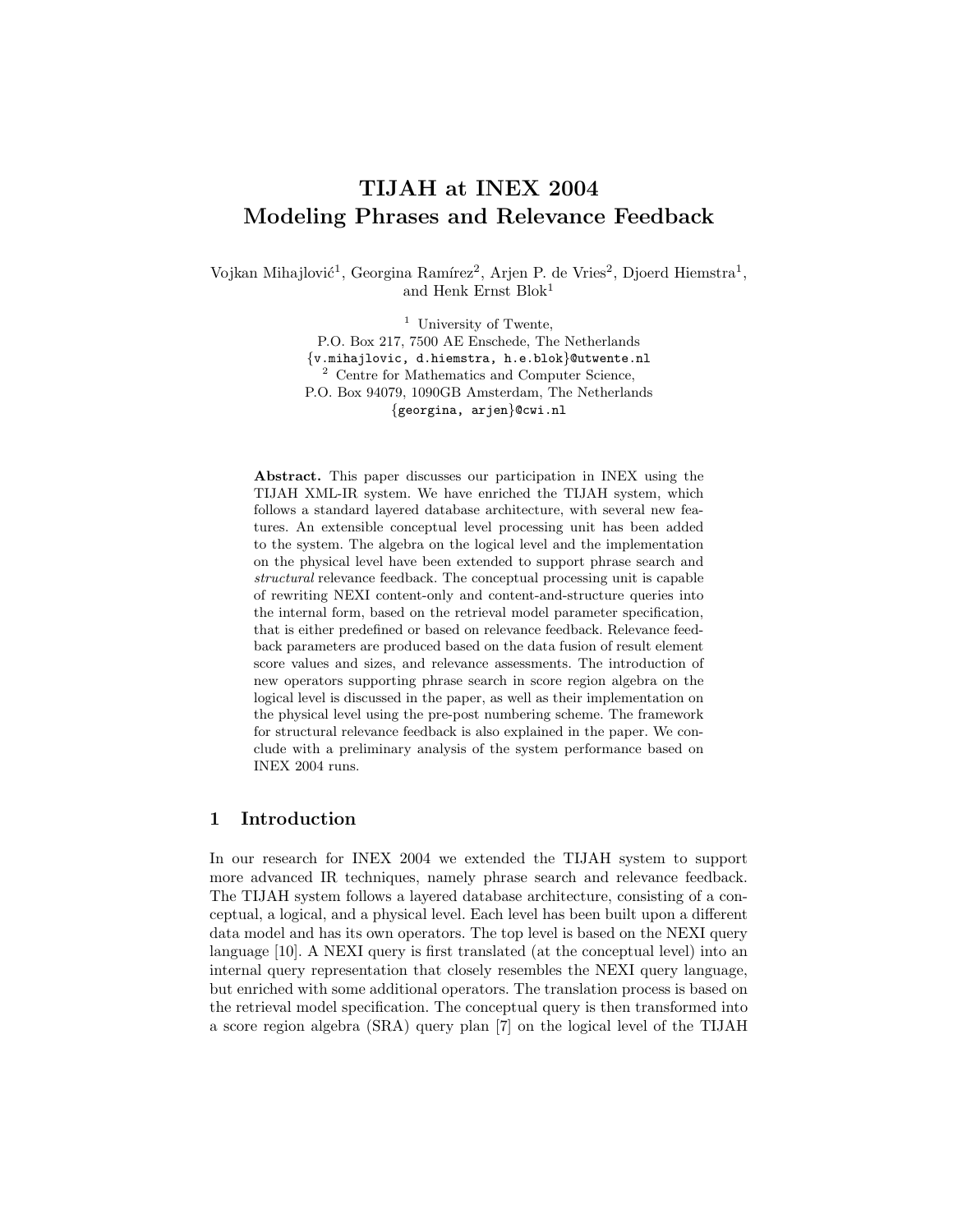system. SRA views XML as a collection of regions and not as a tree-like structure, and operators in the SRA are based on the region containment relation and on region frequency counts to support vague containment conditions. The logical query plan is transformed into the physical plan (via Monet interpreter language - MIL) that is executed in the MonetDB database kernel [1].

The TIJAH system that we use for INEX 2004 is an extended version of the TIJAH system used in 2003 [6]. Each level of the TIJAH database system has been extended to support phrase search and relevance feedback. Thus, the conceptual level is capable of handling phrases and supports relevance feedback specification. New operators have been introduced into the score region algebra to support phrase modeling and relevance feedback specification and the physical level has been enriched with new functions that implement phrase search. Furthermore, a fully automatic query rewriting unit has been developed at the conceptual level capable of transforming original NEXI queries into proper conceptual queries based either on the retrieval model specification or on the relevance feedback data.

The retrieval model used for the NEXI about function is essentially the same as the one used for INEX 2003 [6]. We calculate the relevance of a document component (i.e., XML element), following the idea of independence between the relevance on exhaustivity and the relevance on specificity. The relevance on exhaustivity is estimated using the language modeling approach to information retrieval [4]. The phrase model is kept orthogonal to the unigram language model for single terms, similarly to [9], and we used variants of the n-gram  $(n > 1)$ language model to see if and in what degree phrases can contribute to the TIJAH system effectiveness. The relevance on specificity is assumed to be related to the component length (e.g., following a log-normal distribution).

This paper presents our approaches for two out of five tracks defined for INEX 2004, namely the ad-hoc track and the relevance feedback track. For the ad-hoc track, we developed approaches for both the content-only (CO) and the vague content-and-structure (VCAS) subtasks. Different models have been implemented in the TIJAH system for these subtasks. Moreover, the TIJAH system supports the specification of relevance feedback parameters and a simple model for relevance feedback on structure has been implemented in our system.

The following section gives a global overview of the TIJAH system architecture. Section 3 describes the capabilities of a conceptual level of our system performing different NEXI query rewriting and expansions. Section 4 specifies an extension of score region algebra for phrase handling and explains how these expressions are mapped into efficient operations on the physical level. Section 5 describes the incorporation of relevance feedback on structure in our system. The paper concludes with a discussion of the experiments performed with the TIJAH system for the two INEX ad-hoc search tasks (CO and CAS) and for the INEX relevance-feedback task.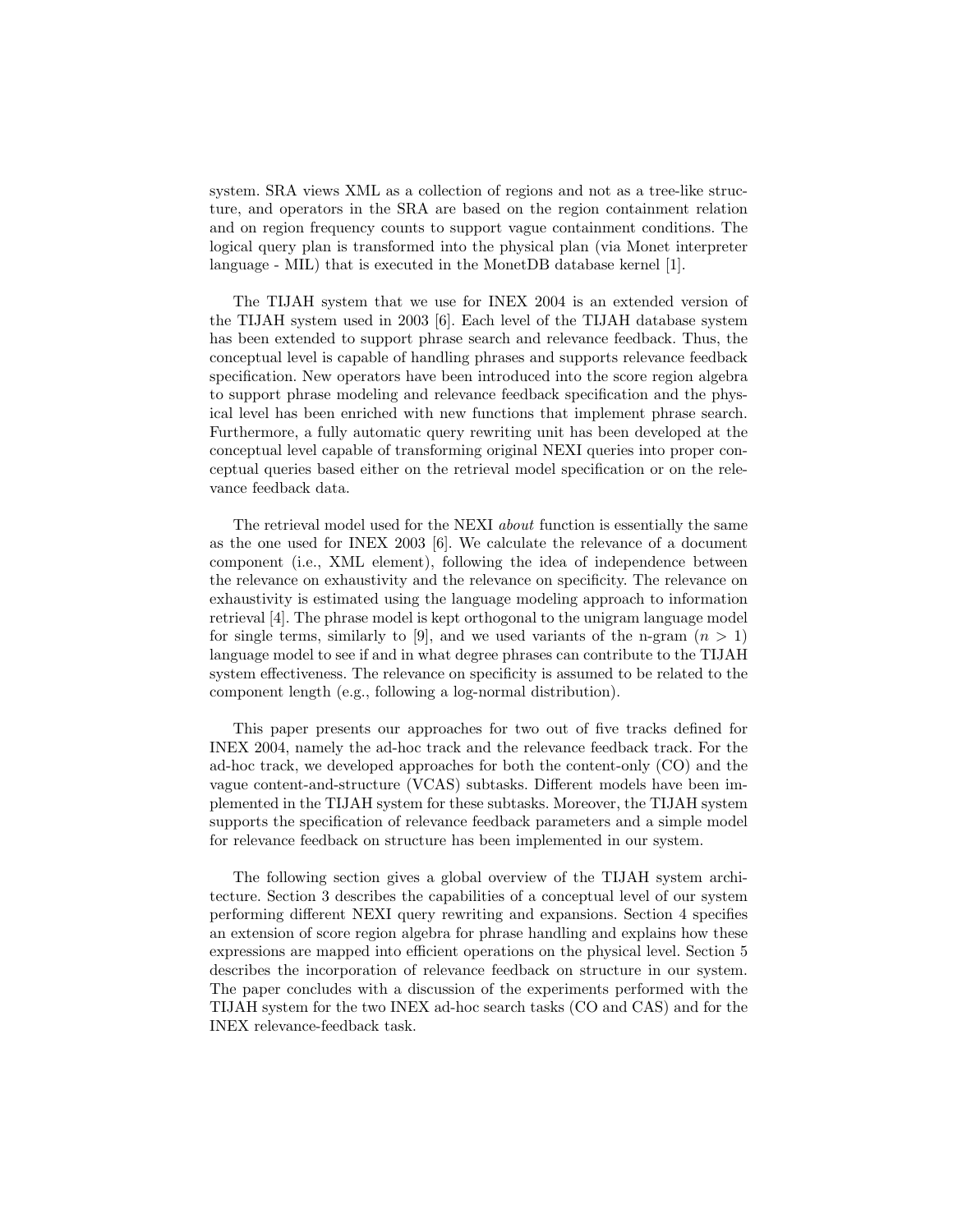# 2 TIJAH System Architecture

The TIJAH XML-IR system follows a traditional three-level database architecture consisting of a conceptual, logical, and physical level. Although the concept has been well known in the database field for about thirty years, we introduced some modifications in the architecture to bridge the gap between traditional DBMSs and IR systems.

#### 2.1 Conceptual level

As a base for the conceptual level we used the Narrowed Extended XPath (NEXI) query language [10] as proposed by the INEX community in 2003. The NEXI query language supports only a subset of the XPath syntax and extends XPath with a special *about* function that ranks XML elements by their estimated relevance to a textual query. As such, the invocation of the about function can be regarded as the instantiation of a retrieval model.

Throughout the paper we will use two NEXI examples, one taken from the INEX CAS topic 149:

> //article[about(.//(abs|kwd), "genetic algorithm")] //bdy//sec[about(., simulated annealing)]

and the other from INEX CO topic 166:

```
+"tree edit distance" +XML -image
```
During query processing a (conceptual) NEXI query language expression is encoded into an internal representation that closely resembles the original query in its structure, and all manipulations are done on this internal representation. As a result of the processing on the conceptual level we obtain a conceptual query representation.

#### 2.2 Logical level

The difference on the logical level of traditional DBMSs and our system is in that we enhanced it with an algebra that takes into account the specific (i.e., nested) structure of the modeled data, i.e., XML in our case, to enable high level reasoning about the query specification and algebraic optimization. Since the algebra supports region score manipulation and ranked retrieval we named it score region algebra (SRA).

The basic score region algebra operators that involve score manipulations are depicted in Table  $1<sup>3</sup>$ . We assume that the default value for score attribute is 1. Note that the probabilistic containment operators  $\Box_p$ ,  $\Box_p$ ,  $\blacktriangleright$ , and  $\blacktriangleleft$  copy the region start, end, type, and name attribute values from the left operand region set  $(R_1)$  to the result region set, while the score attribute of the result

<sup>3</sup> We used a slightly different notation than in [6]. For more extensive coverage of our score region algebra we refer to [7].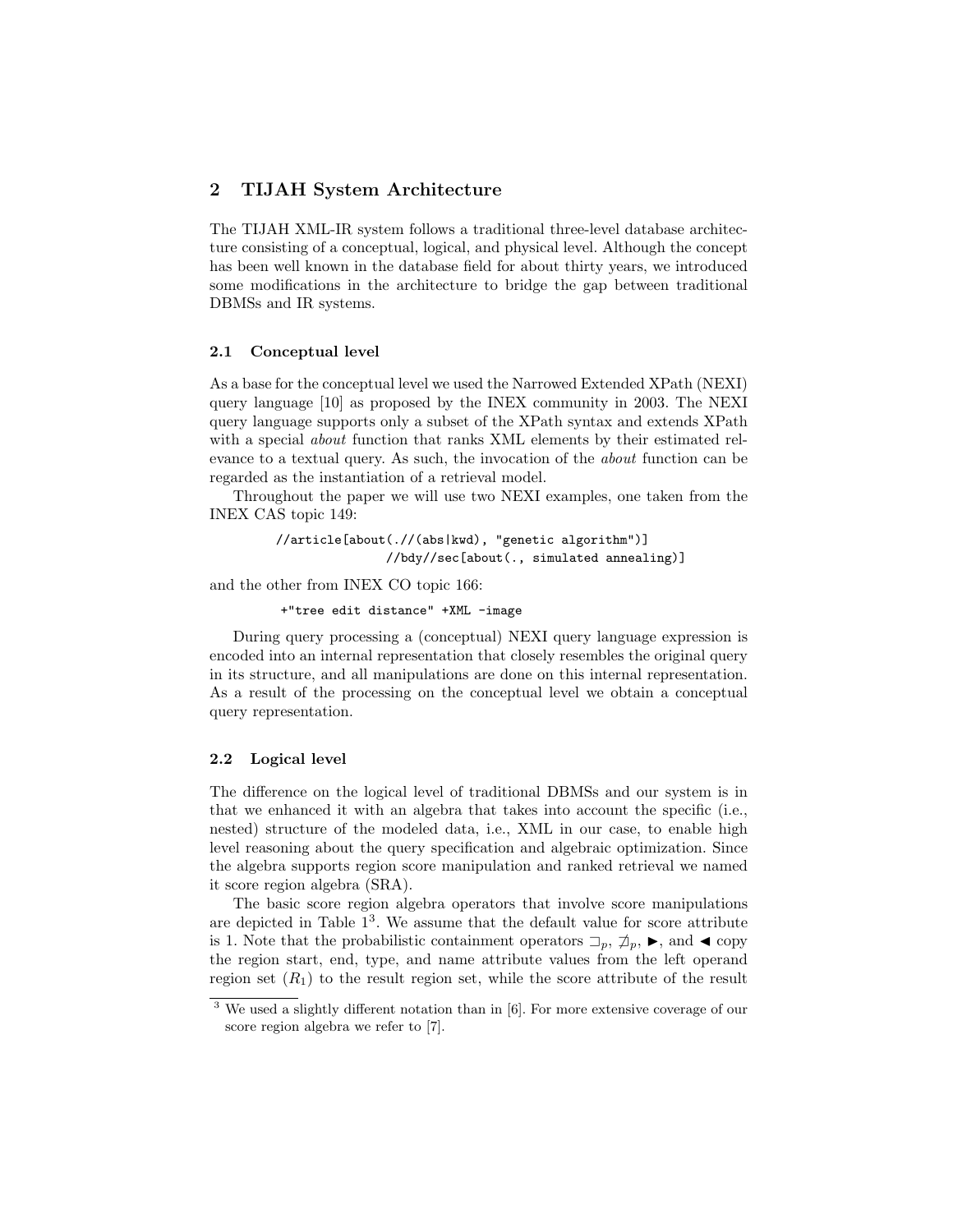| Operator                      | Operator definition                                                                                                       |
|-------------------------------|---------------------------------------------------------------------------------------------------------------------------|
|                               | $\sigma_{t = type, n = name}(R)   \{r   r \in R \land t = type \land n = name\}$                                          |
| $R_1 \sqsupset_R R_2$         | $\{r r_1 \in R_1 \land (s, e, n, t) := (s_1, e_1, n_1, t_1) \land p := p_1 \times f_{\square}(r_1, R_2)\}\$               |
| $R_1 \not\supseteq_p R_2$     | $\{r r_1 \in R_1 \land (s, e, n, t) := (s_1, e_1, n_1, t_1) \land p := p_1 \times f_{\mathcal{D}}(r_1, R_2)\}\$           |
| $R_1 \blacktriangleright R_2$ | $\{r r_1 \in R_1 \wedge (s, e, n, t) := (s_1, e_1, n_1, t_1) \wedge p := p_1 \times f_{\blacktriangleright}(r_1, R_2)\}\$ |
| $R_1 \triangleleft R_2$       | $\{r r_1 \in R_1 \land (s, e, n, t) := (s_1, e_1, n_1, t_1) \land p := p_1 \times f_{\blacktriangleleft}(r_1, R_2)\}\$    |
| $R_1\sqcap_{p} R_2$           | $\{r r_1 \in R_1 \wedge r_2 \in R_2 \wedge (s_1, e_1, n_1, t_1) = (s_2, e_2, n_2, t_2)\}$                                 |
|                               | $\wedge (s, e, n, t) := (s_1, e_1, n_1, t_1) \wedge p := p_1 \otimes p_2\}$                                               |
| $R_1 \sqcup_n R_2$            | $\{r r_1 \in R_1 \land r_2 \in R_2 \land ((s, e, n, t) := (s_1, e_1, n_1, t_1))\}$                                        |
|                               | $\vee (s, e, n, t) := (s_2, e_2, n_2, t_2)) \wedge p := p_1 \oplus p_2$                                                   |

Table 1. Region algebra operators for score manipulation.

set  $(p)$  gets its value based on the containment relation among regions in the left and regions in the right operand as well as their respective score values. The definitions of the set-like operators  $(\Box_p$  and  $\Box_p)$  are similar to the definitions of basic set intersection and set union operators, i.e., the result region start, end, type and name are obtained the same way as for set intersection and union operators, except that the result score value for regions is defined based on the score values of regions in the left and right operand region set.

In the definition of score operators we introduced four abstract scoring functions:  $f_\Box$ ,  $f_\mathcal{A}$ ,  $f_\bullet$ , and  $f_\bullet$ , as well as two abstract operators: ⊗ and ⊕, that define the retrieval model. For the ⊕ operator we assume that there exists a default value for the score (denoted with d), and in case the region  $r_1$  is not present in the region set  $R_2$  the score is computed as  $p = p1 \oplus d$  and in case the region  $r_2$ is not present in the region set  $R_1$  the score is computed as  $p = d \oplus p_2$ .

The functions  $f_{\square}$ ,  $f_{\square}$ ,  $f_{\square}$ , and  $f_{\square}$ , applied to a region  $r_1$  and a region set  $R<sub>2</sub>$ , result in the numeric value that takes into account the score values of all regions  $r_2 \in R_2$ ) and the numeric value that reflects the structural relation between the region  $r_1$  and the region set  $R_2$ . The abstract ⊗ operator specifies how scores are combined in an and expression, while the  $\oplus$  operator defines the score combination in an or expression inside the NEXI predicate. The exact instantiation of these functions and operators is done on the physical level as can be seen in the next section.

### 2.3 Physical level

The SRA is defined as an XML specific logical algebra and can be implemented easily with relational operators [6, 11, 2]. Since we used the MonetDB on the physical level the last step on the logical level of the TIJAH system is a translation to Monet Interpreter Language (MIL). The MIL query plan is executed using MIL primitives that define the manipulation over Monet binary tables (BATs) [1].

The physical level is based on a pre-post numbering scheme [3] and the containment join operators ( $\mathbb{M}_{\square}$  and  $\mathbb{M}_{\square}$ ) introduced in [6]. In the specification of our retrieval model we first introduce three auxiliary functions at the physical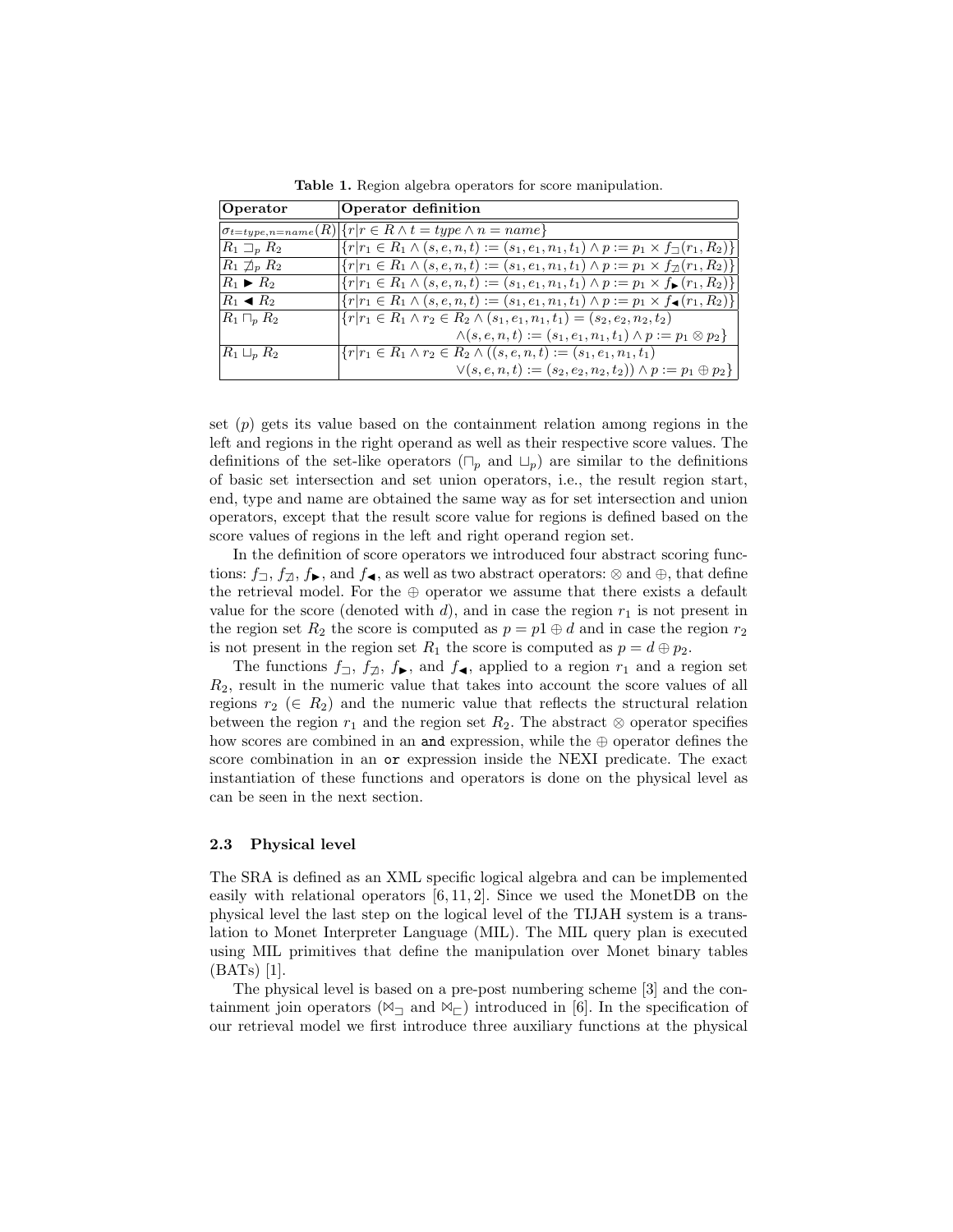level. These functions are used to compute the term frequency -  $tf(r, R)$ , the collection frequency -  $cf(R)$  and the length prior -  $lp(r)$ . Variable  $\lambda$  represents the smoothing parameter for the inclusion of background statistics,  $\mu$  is the mean value of the logarithmic distribution of the desired size for the element, and  $\rho$  is the variance (in our case set to 1) for the log-normal prior. These auxiliary functions can be implemented using two physical operators: a size operator  $size(r)$ that returns the size of a selected region r, and a count operator  $|R|$  that returns the number of regions in a region set R.

Function  $tf(r, R)$  computes the term frequency of a term region set R, i.e., a set containing only regions representing a single term, in a region  $r$ , while function  $cf$  (tm, R) computes the collection frequency of a term tm in the collection. They are computed as:

$$
tf(r,R) = \frac{|R \bowtie_{\sqsubset} r|}{size(r)}, \quad cf(term, R) = \frac{|\sigma_{t=term,n=tm}(\mathcal{C})|}{size(Root)}
$$
(1)

where  $tm$  is the name of a region  $r \in R$ , C denotes the set of all regions in XML collection, and Root represents the region that is not contained by any other region in the collection (i.e., the region corresponding to the top node of the entire XML tree).

To define the length prior of the region  $r$  we used either the size of the element:  $lp(r) = size(r)$ , the standard element prior:  $lp(r) = log(size(r))$ , or the log-normal distribution:

$$
lp(r) = \frac{e^{-((\log(size(r)) - \mu)^2/2\rho^2)}}{size(r)\rho\sqrt{2\pi}}
$$
\n(2)

Although in our framework arbitrary implementations of abstract functions can be introduced on the physical level, for INEX 2004 we followed the language model [4] and the conclusion drawn from numerous experiments last year [6]. The abstract scoring functions defined in our region algebra,  $f_{\Box}(r, R)$  and  $f_{\Box}(r, R)$ , implement the about function specified in NEXI, while  $f_{\blacktriangleright}(r, R)$  and  $f_{\blacktriangle}(r, R)$ specify the score propagation in nested regions:

$$
f_{\square}(r,R)=\lambda tf(r,R)+(1-\lambda)cf(tm,R),\quad f_{\square}(r,R)=1-(\lambda tf(r,R)+(1-\lambda)cf(tm,R)),
$$

$$
f_{\blacktriangleright}(r,R) = \frac{\sum_{r_i \in r \bowtie \underline{\neg}R} (size(r_i) * p_i)}{\sum_{r_i \in r \bowtie \underline{\neg}R} size(r_i)}, \quad f_{\blacktriangleleft}(r,R) = \sum_{r_i \in r \bowtie \underline{\neg}R} p_i
$$
(3)

In this paper we take the simple approach for the score combination operators where  $\otimes$  is implemented as a product of two score values, and  $\oplus$  as the sum of scores (with the default value  $d = 1$ ), as it shows good behavior for retrieval.

# 3 Query rewriting

Upgrading the TIJAH system used previous year for INEX [6], we developed a fully automatic approach for translating NEXI queries, first into internal conceptual representation and later into logical algebra. The structure of the conceptual query translator is depicted in Figure 1. The conceptual level of the TIJAH system consists of three processing units: the query preprocessor, the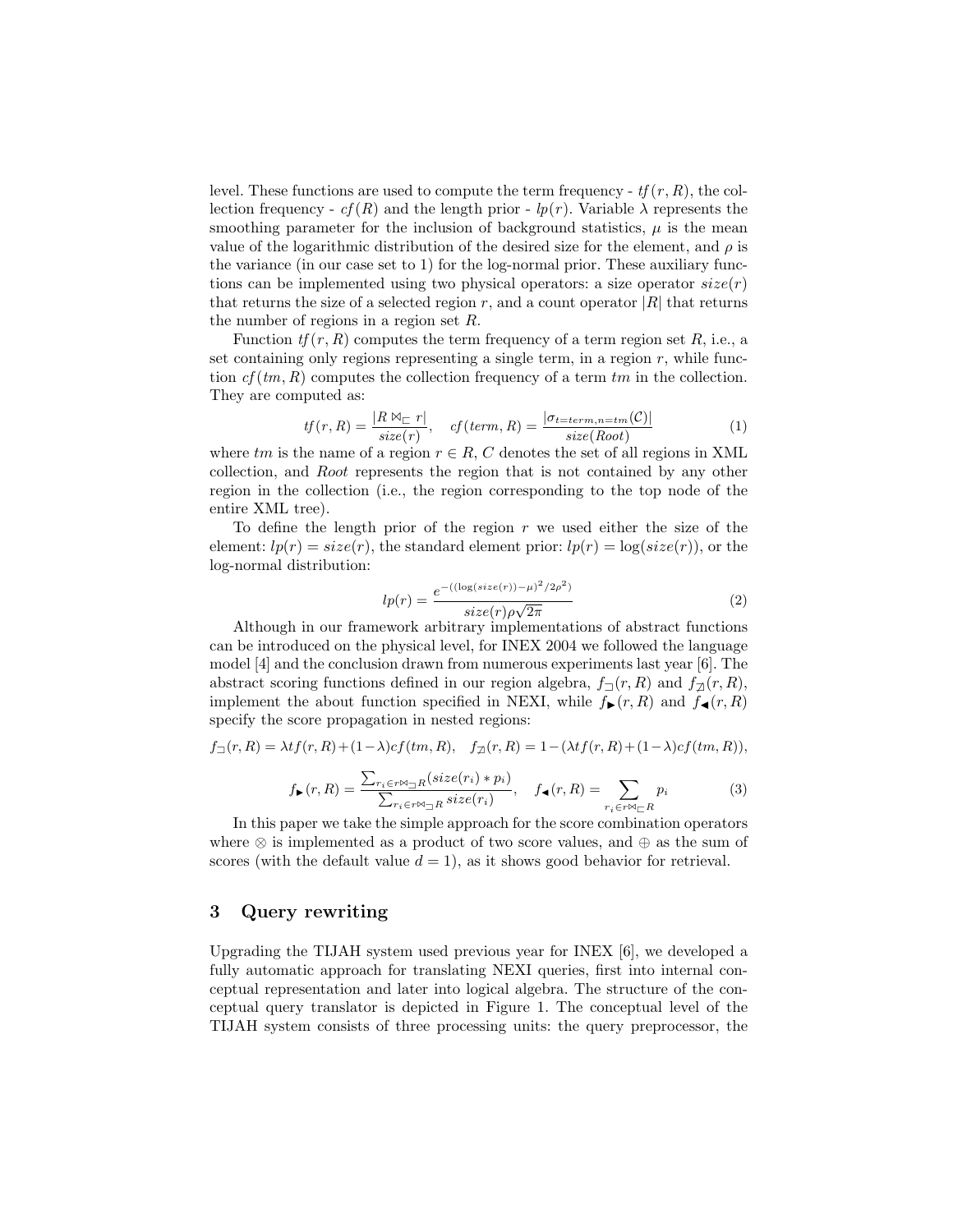

Fig. 1. The conceptual level of the TIJAH system.

query processor, and the query rewriter; and three user modeling units: the retrieval model repository, the relevance feedback repository, and the equivalence classes repository<sup>4</sup>.

The retrieval model repository and relevance feedback repository form the input to the preprocessing unit. How the data from the repository is interpreted depends on a specification in the user modeling unit. The retrieval model repository in the TIJAH system currently only stores the parameters of a retrieval model, i.e., the smoothing parameter  $\lambda$  for the language model used for retrieval, and the desired size of the retrieved element for estimating the relevance on specificity.

Handling phrases and modifiers The query preprocessing unit rewrites NEXI queries based on a user specification on handling phrases and modifiers. Thus, users can specify whether phrases should be considered as phrases or as a set of terms in the query, and whether term and phrase modifiers  $('+'$ , and '−') should be considered during the query execution. The result of our example CAS query with phrases can be seen in Figure 2 as CAS query 1.

Stop word removal and stemming The standard IR query processing consisting of query stop word removal and stemming is done by the processing unit. We used the standard Porter stemmer and a publicly available stop word list consisting of 429 stop words. Stemming and stop word removal are applied based on a user specification (in the user modeling unit). In Figure 2 CAS query

<sup>4</sup> The equivalence classes repository represents a repository that should support retrieval from heterogeneous collections and is still not fully supported in the TIJAH system.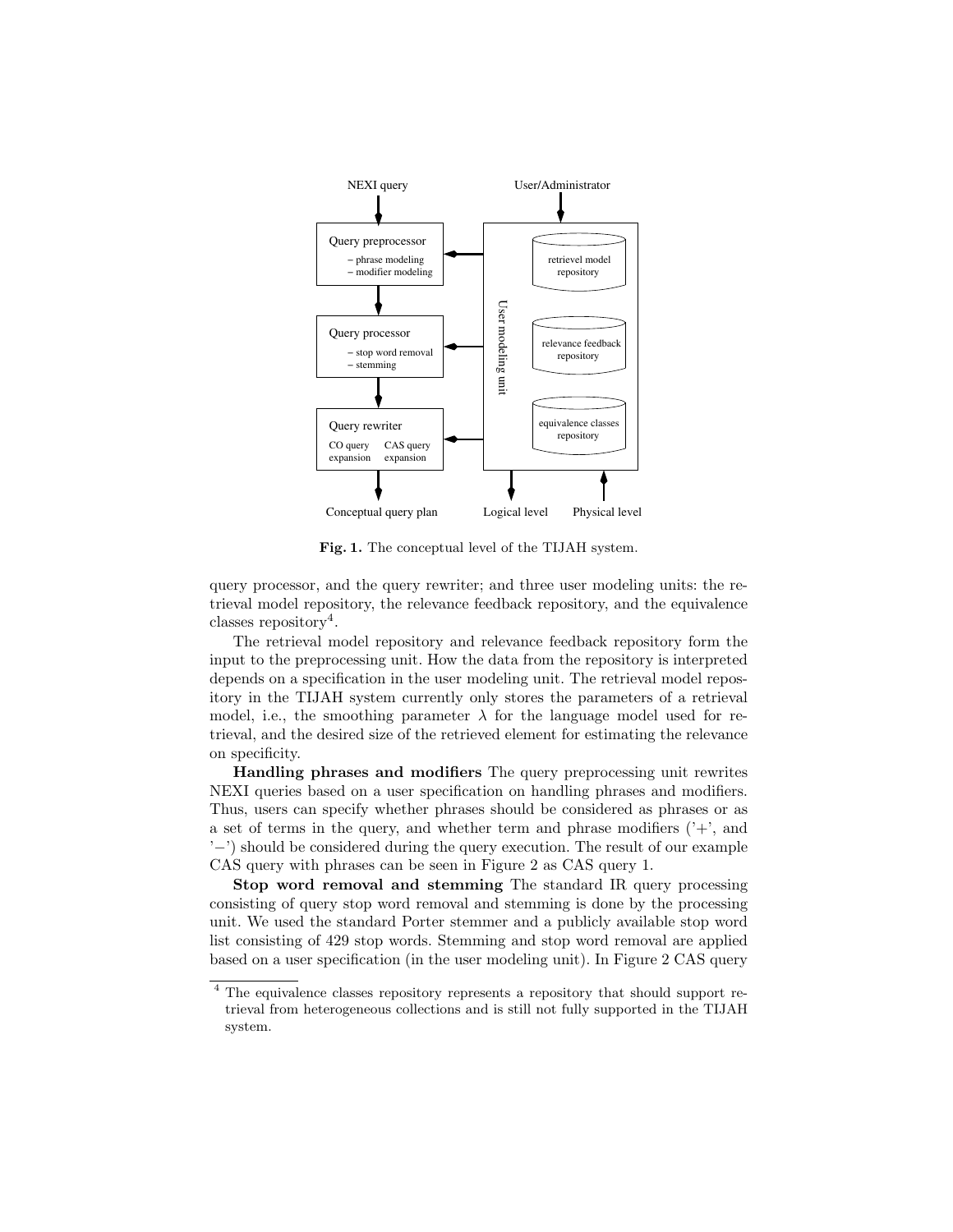

Fig. 2. The conceptual query representations generated from the NEXI queries.

2 depicts the outcome of the processing unit in case stemming would have been performed.

Query expansion The last step in conceptual query processing is query rewriting and expansion. The conceptual query rewriting unit distinguishes between NEXI content-only (CO) and content-and-structure (CAS) queries.

NEXI CO queries are transformed into CAS queries according to the user specification. For instance, the CO query can be translated in two ways:

- we are looking for any relevant XML element in any of the articles in the collection, including the articles themselves, as depicted in CO query 1 in Figure 2,  $5 \text{ or}$
- we are looking for any relevant element in an article (including article elements themselves) that is about the topic specified, as depicted in CO query 2 in Figure 2.

The PRIOR in the conceptual query representation denotes that we use the relevance on specificity (i.e., result element size) in computing the final score of XML elements. The default is a length prior while for the log-normal prior the mean size should be specified (see CO example 3 in Figure 2).

Since NEXI CAS queries specify the element that should be retrieved as a result, query rewriting can only be about structural constraints in the about clause and about term distribution in different about clauses. Therefore, we applied two simple rules to enable elementary CAS query rewriting:

 $^5$  In the TIJAH system,  $//*$  is treated as descendant or self::node.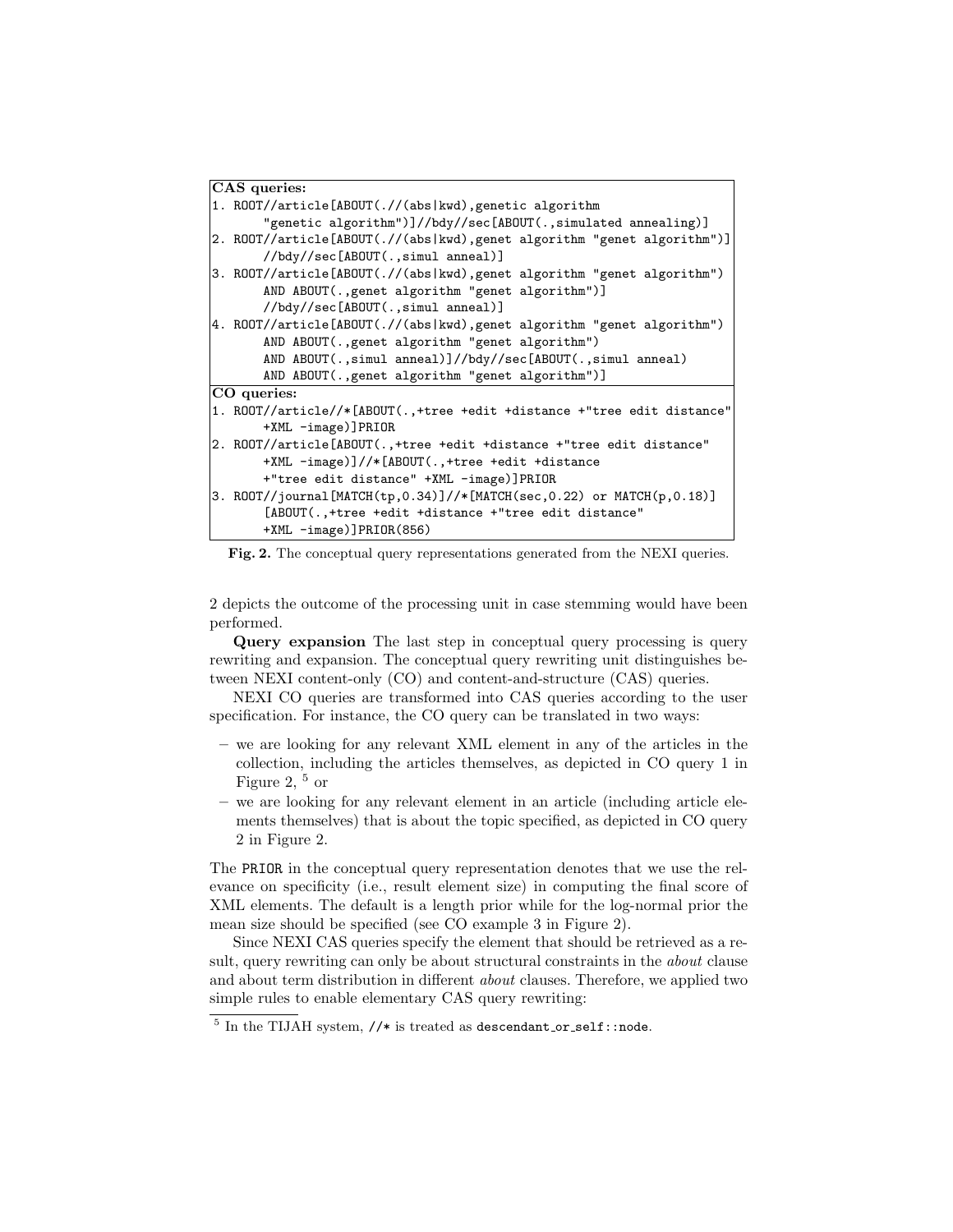- relaxing the constraint that terms or phrases must be contained by the XML elements specified in the structural part of the about clause, as depicted in CAS query  $3^6$  in Figure 2;
- further relaxing the structural constraints and allowing that terms or phrases in each subquery are also added to the other subqueries (similarly as we had in the TIJAH 2003 approach [6]), as shown in Figure 2, CAS query 4.

# 4 Phrase Modeling

For phrase modeling we follow the ideas introduced by Song and Croft [9], where authors individualized unigram and bigram language models and combined them in an independent way. We slightly modified their approach and used two interpretations:

- combination of n-gram LMs is modeled as an equally weighted sum:
- $P(t_1, ..., t_{n-1}, t_n | e) = P_1(t_1 | e) + P_2(t_1, t_2 | e) + ... + P_n(t_1, t_2, ..., t_n | e)$ , and – combination of n-gram LMs is modeled as a product:  $P(t_1, ..., t_{n-1}, t_n|e) = P_1(t_1|e) \times P_2(t_1, t_2|e) \times ... \times P_n(t_1, t_2, ..., t_n|e).$

In our approach the expression  $P_i(t_1, t_2, ..., t_i | e)$  gives the probability that the XML element e contains the phrase " $t_1$   $t_2$  ...  $t_i$ ".

To be able to model phrases in region algebra we had to extend SRA to support phrase specification and more advanced score manipulation operators. For such a purpose we introduced a complex selection operator and additional containment operator defined in Table 2.

| Table 2. Complex selection and containment operators. |  |
|-------------------------------------------------------|--|
|-------------------------------------------------------|--|

| $\sigma_{t-type,n=name_1}$ adj n=name <sub>2</sub> adj  adj n=name <sub>n</sub> $(R) = \{r   (r_1 \in R \land r_2 \in R \land t_2 = t_1 = type$ |
|-------------------------------------------------------------------------------------------------------------------------------------------------|
|                                                                                                                                                 |
| $\wedge n_1 = name_1 \wedge n_2 = name_2 \wedge e_1 = s_2 - 1 \wedge (s, e, n, t, p) := (s_1, e_2, n_2, adj, p_2) \vee  \vee$                   |
| $(r_1 \in R \wedge r_2 \in R \wedge  \wedge r_n \in R \wedge t_n =  = t_2 = t_1 = type \wedge n_1 = name_1 \wedge n_2 = name_2$                 |
| $\wedge  \wedge n_n = name_n \wedge e_1 = s_2 - 1 \wedge e_2 = s_3 - 1 \wedge  \wedge e_{n-1} = s_n - 1$                                        |
| $\wedge (s, e, n, t, p) := (s_1, e_n, n_n, adj, p_n))$                                                                                          |
| $ R_1 \supseteq_{\odot} R_2 = \{r   r_1 \in R_1 \land (s, e, n, t) := (s_1, e_1, n_1, t_1) \land p := p_1 \times f_{\Box_{\odot}}(r_1, R_2)\}\$ |

The first operator makes a union of all adjacent sub-regions in the region set that have the same type attribute. The name attributes of these new regions take the names of the regions from the second operand, while their type is now changed to adj. Following this approach and using  $xp$  as a shorthand for any arbitrary SRA expression formed during the NEXI to SRA query translation, phrase `'texttttree edit distance" can be transformed into the following logical expressions:

 $xp \sqsupseteq_{\odot} \sigma_{t=term, n=tree' \ adj}$  n='edit' adj n='distance' $(R)$ 

 $6$  Note that the stemming has been applied in the query processing.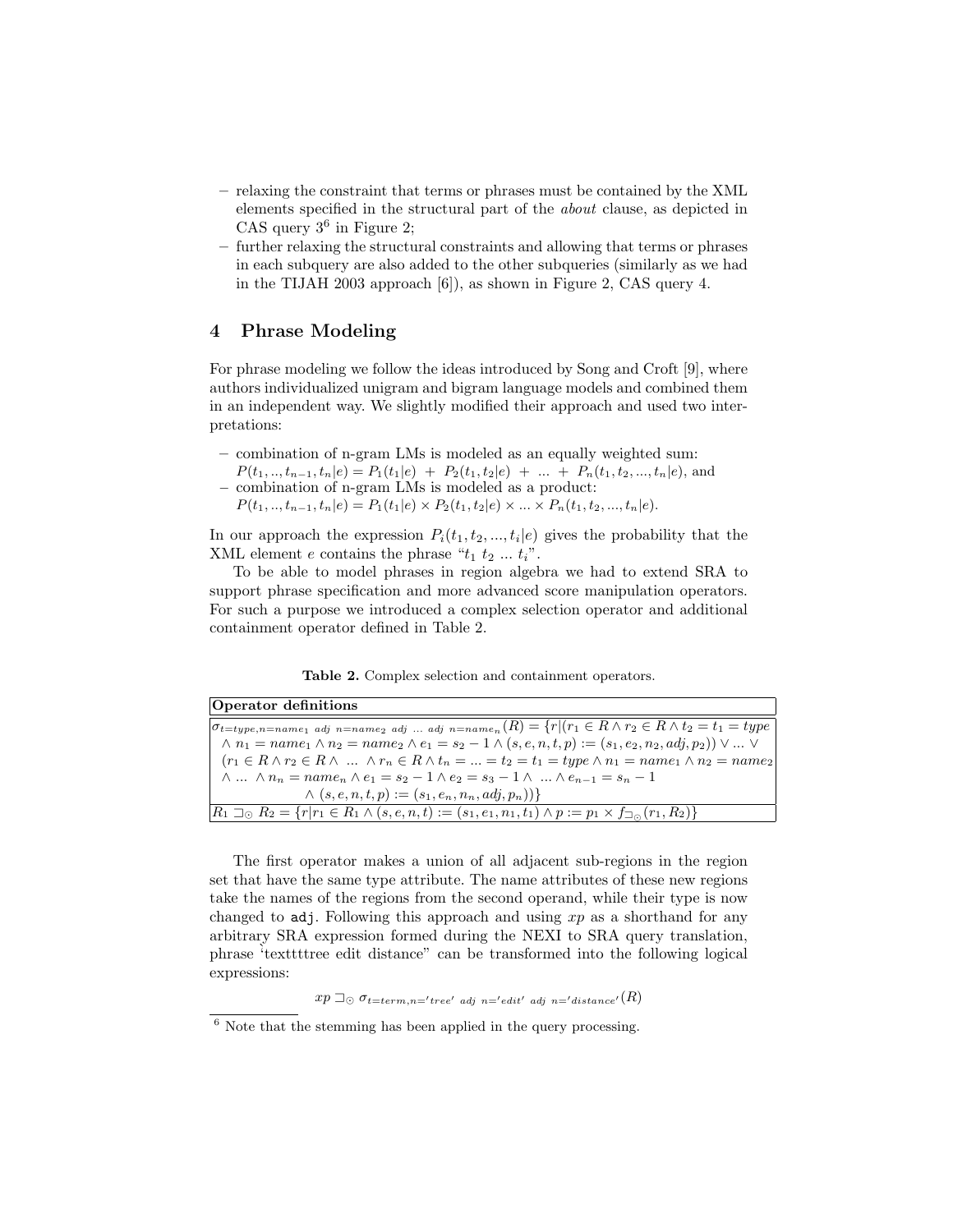Here, xp denotes an arbitrary SRA expression formed during the NEXI to SRA query translation.

The operator  $\exists_{\odot}$  defines how relevance scores from regions with distinct region name attributes (i.e., regions with adjacent terms of different length) are combined to form the resulting score value for regions in the left operand  $(r_1 \in R_1)$ . The definition of function  $f_{\Box}$  is similar to the definition of function  $f_{\Box}$  in Equation 3 except that it treats adjacent regions with different name attributes in isolation and combines them based on the specifications of the operators  $\otimes$  and  $\oplus$ , i.e., multiplying or summing them, respectively.

Furthermore, the scaling operator  $(\circledast)$  is introduced in the SRA to model terms with and without modifier '+'. The operator definition is as follows:  $R_1 \otimes$  $num = \{r|r_1 \in R_1 \land (s, e, n, t) := (s_1, e_1, n_1, t_1) \land p := (p_1 * num)\}.$  This operator scales down the terms (regions) that are not marked with  $'+$  and, therefore, considered not so important, and scales up terms (regions) marked with '+' that are considered important terms. In our approach important terms are scaled with a *num* value that is double the *num* value for not so important terms.

Based on the defined operators we can now translate the conceptual query representation into the logical query plan. For example, if we consider the first part of query 1 in Figure 2:

### ROOT//article[ABOUT(.//(abs|kwd), genetic algorithm "genetic algorithm")]

we can express it in SRA as:

ARTICLE  $\blacktriangleright$  ((((ABS  $\sqcup_p$  KWD)  $\sqsupset_p$  GENETIC)  $\circledast$  0.5)  $\sqcap_p$ (((ABS  $\Box_p$  KWD)  $\Box_p$  ALGORITHM)  $\otimes$  0.5)  $\Box_p$  (((ABS  $\Box_p$  KWD)  $\Box_{\odot}$  GEN ALG)  $\otimes$  0.5))

Here we used ABS instead of  $\sigma_{t=entity,n='abs'}$ , KWD instead of  $\sigma_{t=entity,n='kwd'}$ , GENETIC instead of  $\sigma_{t=term,n='genetic'}$ , ALGORITHM instead of  $\sigma_{t=term,n='algorithm'}$ , and GEN\_ALG instead of  $\sigma_{t=term,n='genetic' adj}$   $_{n='algorithm'}$ .

For the phrase modeling on the physical level we implemented two variants of the function  $f_{\Box}$ , based on [9] and functions in Equation 1, as defined below:

$$
f_{\Box\odot}(r,R) = \prod_{R_i} \eta t f(r, R_i) + (1-\eta) c f(R_i)
$$
 (4)

$$
f_{\Box\odot}(r,R) = \sum_{R_i} \eta t f(r,R_i) + (1-\eta) c f(R_i)
$$
 (5)

Here,  $R_i$  is a set of regions  $(r_i)$  that have the same region name attribute  $(n_i)$ . The sum and the product is defined over all sets  $R_i$  with different region names in R. Parameter  $\eta$  is used to specify the influence of foreground and background statistics for different adjacent regions in the region set.

# 5 Relevance feedback

Our approach for the relevance feedback track is based on the idea that knowledge of relevant components provides implicit structural hints that may help improve the performance of the content-oriented queries. We use a two-step procedure to implement this idea: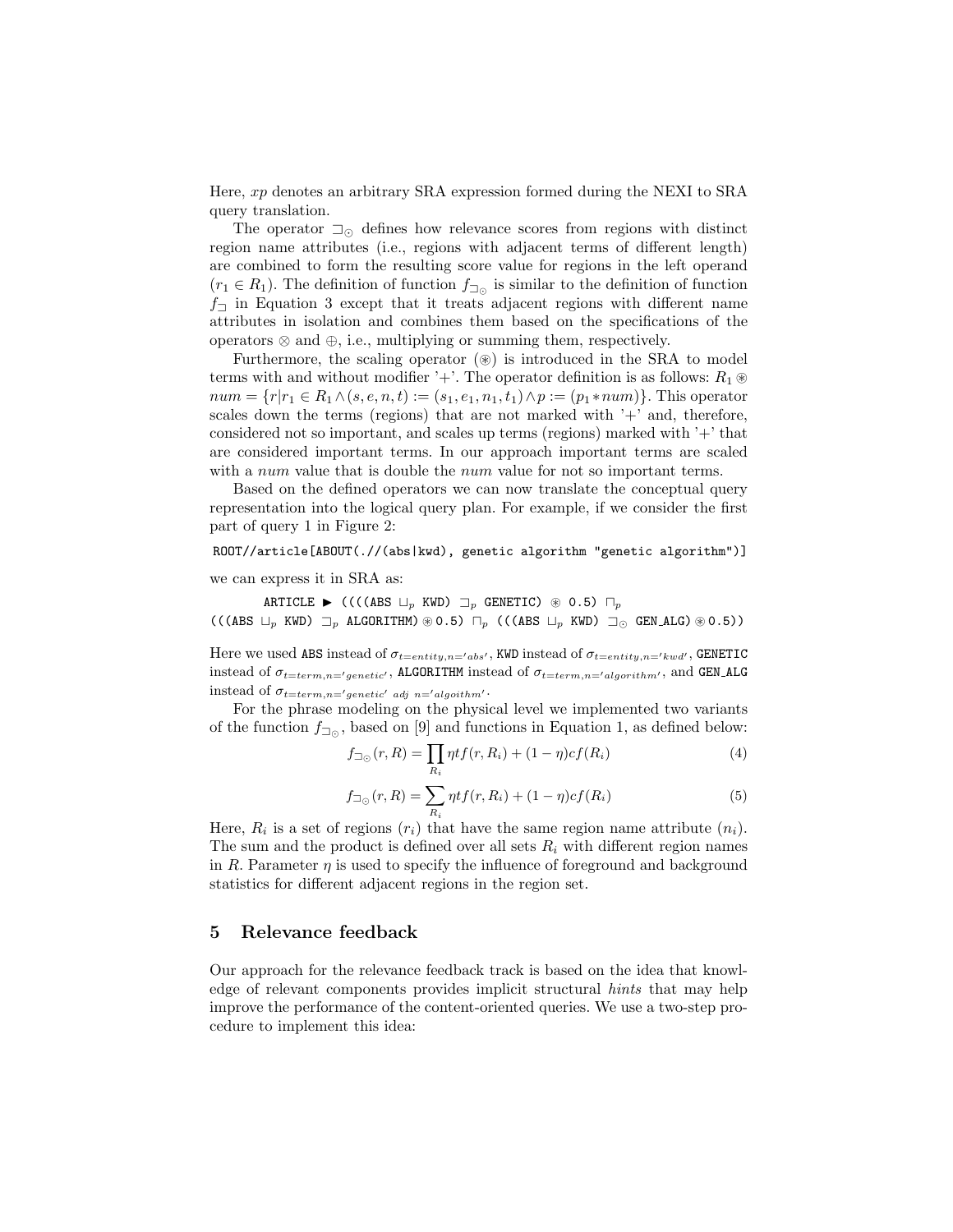- First, we extract the structural relevance of the top-ranked elements according to the relevance assessments provided by the test collection;
- Second, the content-oriented query is rewritten into a structured one and the priors of the system are tuned based on the relevance feedback information. Then, the new structured query is evaluated in the TIJAH system.

In the following subsections, we define these two steps and explain their implementation in the TIJAH XML-IR system.

#### 5.1 Extracting structural information

How to extract the structural relevance from the top relevant elements is a difficult problem. The semantics of the relevance assessments should be analyzed in depth to decide which type of structural hints should be extracted from the different relevant components and to define what is the best interpretation for the different relevance combinations.

In our first attempt to model the structural relevance of a query, we use the journal and the XML tag name information from the top-ranked elements as well as their relevance values. We also use the size of these elements to update the length prior for the next iteration in the relevance feedback cycle. We believe that with a good combination of these hints we can considerably improve the performance of the content oriented results. In Section 6 we give a preliminary analysis of the results of this approach.

The reminder of this section details how the structural information from the top-ranked elements and the results from relevance assessments on exhaustivity and specificity are used to rewrite the query for the next iteration in a relevance feedback process.

Journal name The content of the INEX collection consists of eighteen different journals. Each of these journals contains articles discussing a different computer science related field. We believe that when a component is assessed as relevant for a given topic, the journal it belongs to will contain elements with a similar content information. Therefore, we want to use this information to give a prior to the elements that are contained in that journal.

As an example, consider the relevance assessments for this year. If we consider only highly exhaustive and highly specific elements, marked with (3,3), we find that most of the topics have less than 3 relevant journals. That means, that likely, these are the journals that discuss the topic. Therefore, it is easy to imagine that other elements from these journals will also contain relevant information for that specific topic.

We decided to model the *journal prior* information according to the following formula:

$$
P(J) = a + b \cdot \frac{\sum_{r \in top_{20} \sqsubseteq J} E_r}{3 \cdot |\{r \in top_{20} | E_r > 0\}|} + (1 - a - b) \cdot \frac{|J \sqsupseteq top_{20}|}{20},\tag{6}
$$

where  $E_r$  is the exhaustivity value of the relevant top 20 components ( $r \in top_{20}$ ) that belong ( $\sqsubseteq$  and  $\sqsupseteq$ , respectively) to the journal J and a and b are weighting parameters used to tune the importance of this information.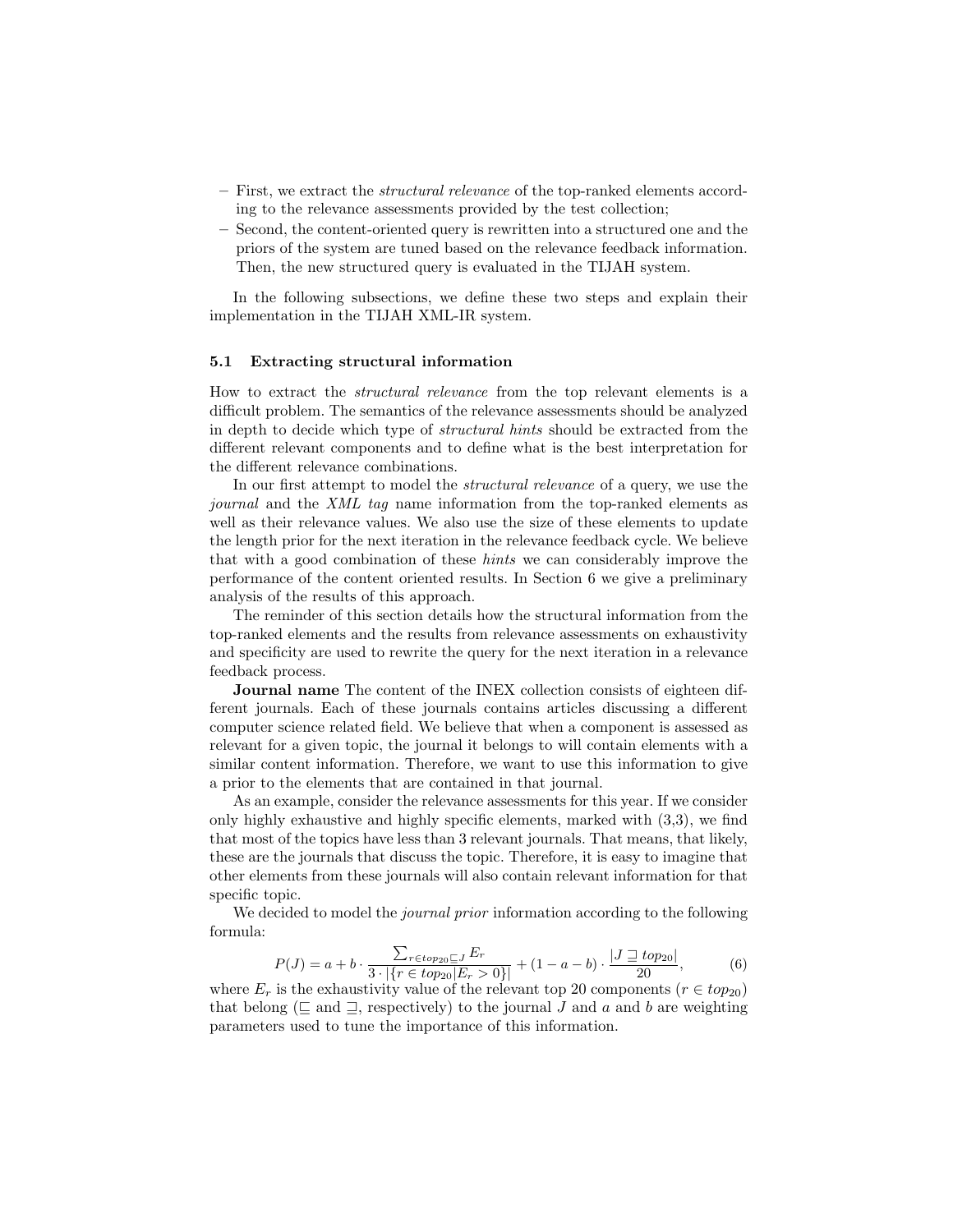Note that we only use the exhaustivity information to get a prior for the journal. We argue that if a component is somewhat exhaustive, it means that the journal it belongs to is likely to be about the topic need, i.e., to contain the desired information specified in the query (whatever the specificity for that component is). We also reward the journals that have a higher number of elements in the top 20 ranked elements (see the third part of the sum in the equation).

XML tag names The goal of using the element names for relevance feedback is to push up in the ranked result list the kind of elements we already know to be relevant for the topic ("make sense to be retrieved") and to push down the ones that are not.

For modeling the information on the XML tag names extracted from the topranked elements  $(e)$ , we use a similar approach as for the journals (Equation 6):

$$
P(e) = a + b \cdot \frac{\sum_{r \in top_{20} \sqsubseteq e} E_r + S_r}{6 \cdot |\{r \in top_{20} | E_r \cdot S_r > 0\}|} + (1 - a - b) \cdot \frac{|e \in top_{20}|}{20} \tag{7}
$$

In this case, we also take into account the *specificity* scale  $(S_r)$  as it gives information on the size of the element: i.e, if the element was large enough or too small for the information need.

Size We use the size information to tune the length prior of our retrieval model for the next iteration. We believe that elements similar in length to those that are assessed as relevant have a higher likelihood to be the ones that the user is looking for. Nevertheless, it is not easy to combine the sizes of the top components to estimate a desired size to be retrieved.

We decided to use the following formula to define the *desired size* given the elements  $(r)$  in the top 20:

$$
DesiredSize = \frac{\sum_{r \in top_{20}} size(r) \times SizeModification_r}{\sum_{r \in top_{20}} sgn(SizeModification_r)},
$$
\n(8)

where  $SizeModification_r$  is defined as:

$$
SizeModification_{r} = \begin{cases} 1 & \text{if } (E_r, S_r) \in \{ (2, 2), (3, 3) \} \\ 0 & \text{if } (E_r, S_r) \in \{ (1, 1), (0, 0) \} \\ \frac{3 - E_r + S_r}{3} & \text{otherwise} \end{cases}
$$
(9)

We based this formula on the assumption that very specific components that are not very exhaustive (i.e.,  $S_r > E_r$ ) are likely to be too small to answer the information need and, on the other hand, highly exhaustive components that are not very specific (i.e.,  $E_r > S_r$ ) are likely to be too large as an answer. In case there are no relevant elements in the 20 top-ranked elements, or the relevant elements are marginally exhaustive and marginally specific, i.e., marked with (1,1), we use a default value for desired size. We also experimented with the following, simpler, estimation of the  $SizeModification$  than in Equation 9:

$$
SizeModification_r = \begin{cases} 0 & \text{if } (E_r, S_r) \in \{ (1, 1), (0, 0) \} \\ \frac{S_r}{E_r} & \text{otherwise} \end{cases}
$$
(10)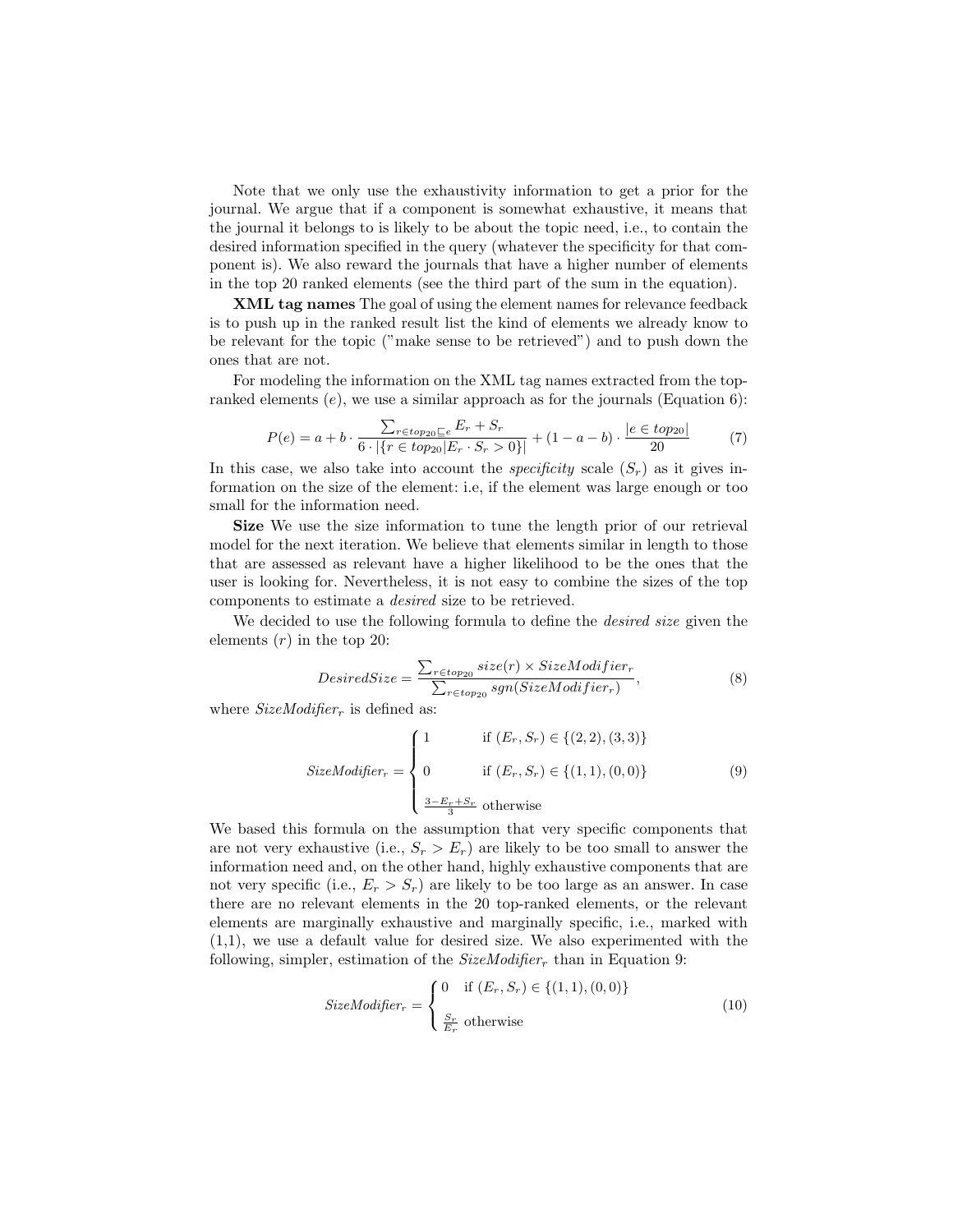#### 5.2 Rewriting and evaluating the query

After the information extraction on the structural information of the relevant elements and its fusion with the relevance assessments on exhaustivity and specificity, in the first step, the information is stored in the relevance feedback repository<sup>7</sup> . The information is used to rewrite the CO query and evaluate it in the TIJAH system. Assuming that in the relevance feedback repository for topic 166 the journal name specification is tp with a relevance prior 0.34, element names are sec and p with relevance prior values 0.22 and 0.18, respectively, and estimated element size is 856, the conceptual query after rewriting will look like the query given in Figure 2 as CO query plan 3. The MATCH(e\_name,imp) is used to denote that the elements in the **e** name have the higher probability to be relevant answers to a query than other elements, and the value imp gives their respective relevance prior.

The MATCH expression in the conceptual query representation is translated into a combination of a selection and scaling operators on the logical level. For example, query excerpt:

xp[MATCH(sec,0.22) or MATCH(p,0.18)]

is expressed on the logical level as:

 $xp \ \sqcap_p ((\sigma_{n='sec',t=entity}(C) \otimes 1.22) \sqcup (\sigma_{n='p',t=entity}(C) \otimes 1.18))$ 

where  $C$  is the collection of all regions (all XML elements and terms in the collection). These operators are further translated into a physical query plan as defined in the previous sections.

### 6 Experiments

In this section we give an overview of the experiments we did with the TIJAH XML-IR system and present our results (official and additional runs) for the ad-hoc retrieval task (CO and CAS) and the relevance feedback task.

#### 6.1 INEX ad-hoc track

This year we used a completely new implementation on the physical level of our system, we designed different experiments to evaluate which would be the best parameters for the retrieval model as well as to check if the scenarios used in previous years would produce the same performance on the new implementation.

CO queries For the CO task we designed two main experiments: The first one evaluates the effect of supporting phrases in the TIJAH XML-IR system as explained throughout the paper. Results of these runs are shown in Table 3. The different columns show the different approaches used to model the phrase

<sup>7</sup> Currently the computation and specification of these values are not completely integrated into the TIJAH system.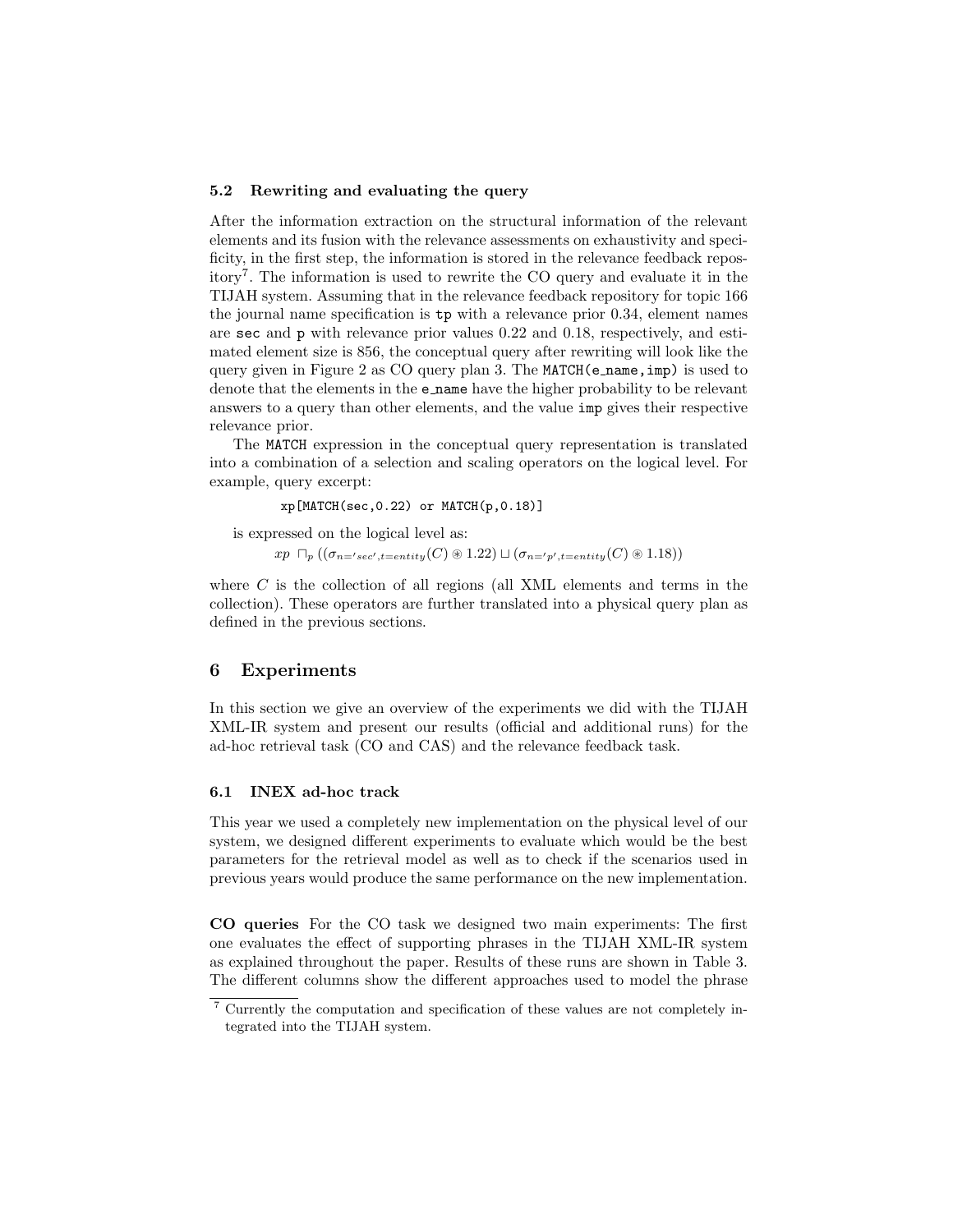Table 3. CO experimentation runs: basic language model without length prior. Effects of supporting phrases. The 'n-gram' column indicates the kind of combination for the ngram LMs and the  $\odot$  column indicates the way the scores within a region are combined for a final score (Equations 4 and 5).

| Run                        |            | $ n\text{-}\mathrm{gram} \odot$    |     | $ avg. \text{ MAP} overlap $ |        |
|----------------------------|------------|------------------------------------|-----|------------------------------|--------|
| $ R_{comp_{nophr}} $       | $ 0.35 $ - |                                    |     | 0.0446                       | 49.4\% |
| $ R_{comp_{phr1}}$         |            | $ 0.35 $ product $ product 0.0437$ |     |                              | 51.1%  |
| $ R_{comp_{nophr}} $       | 0.5        |                                    |     | 0.0496                       | 52.3%  |
| $ R_{comp_{phr2}}$         | $0.5\,$    | product sum                        |     | 0.0502                       | 82.8%  |
| $\mathbb{R}_{comp_{phys}}$ | 0.5        |                                    | sum | 0.0470                       | 82.1%  |

Table 4. Additional CO experimentation runs: Length priors

| Run                          | length prior Avg MAP overlap |        |          |
|------------------------------|------------------------------|--------|----------|
| $\vert R_{comp_{05}}\vert$   | none                         | 0.0496 | 52.3%    |
| $ R_{comp_{cut5}}$           | res > 5                      | 0.0534 | 51.8%    |
| $ R_{comp_{cut10}} res > 10$ |                              | 0.0578 | 53.2%    |
| $ R_{comp_{cut25}} res > 25$ |                              | 0.0635 | 55.4\%   |
| $ R_{comp_{cut50}} res > 50$ |                              | 0.0645 | 57%      |
| $ R_{comp_{logn}}$           | log normal                   | 0.0526 | $51.1\%$ |
| $ R_{comploss}$              | log standard                 | 0.0985 | 73.6%    |

search (see Section 4 for details). According to the results, supporting phrase search improved the retrieval performance in only one of the runs. Note that this improvement is partially positive as the overlap increased considerably too.

The second experiment was designed to evaluate the effect of including a length prior in the retrieval model. We defined several priors and applied them to the best of our runs. The results are shown in Table 4. In the first four runs, the length prior consists on removing from the result list the elements smaller than a certain threshold. The last two runs use a log normal and a log standard distribution to model the length prior. We can see that, whatever the prior is, the performance of the original run improves. As we saw already in previous years, a log standard distribution works best in our case, reaching a MAP of 1.4 in one of the metrics.

VCAS task For the VCAS task, we designed three different scenarios. The first one,  $R_{strict}$  treats the structural constraints of a query strictly and all the result components must exactly match these structural constraints. The second and the third one,  $R_{relax}$  and  $R_{all}$ , implement the relaxations of the structural constraints explained in Section 3, and shown in queries 3 and 4 in Figure 2. The results of these runs are shown in Table 5. Even if the improvement for the first relaxation (second row) is not significant, we can see in the precision and recall graphs that the relaxation of the structural constraints leads to better precision for this run. Contrary to last year, the second relaxation by using all the terms in all the about clauses did not performed as expected. Further analysis should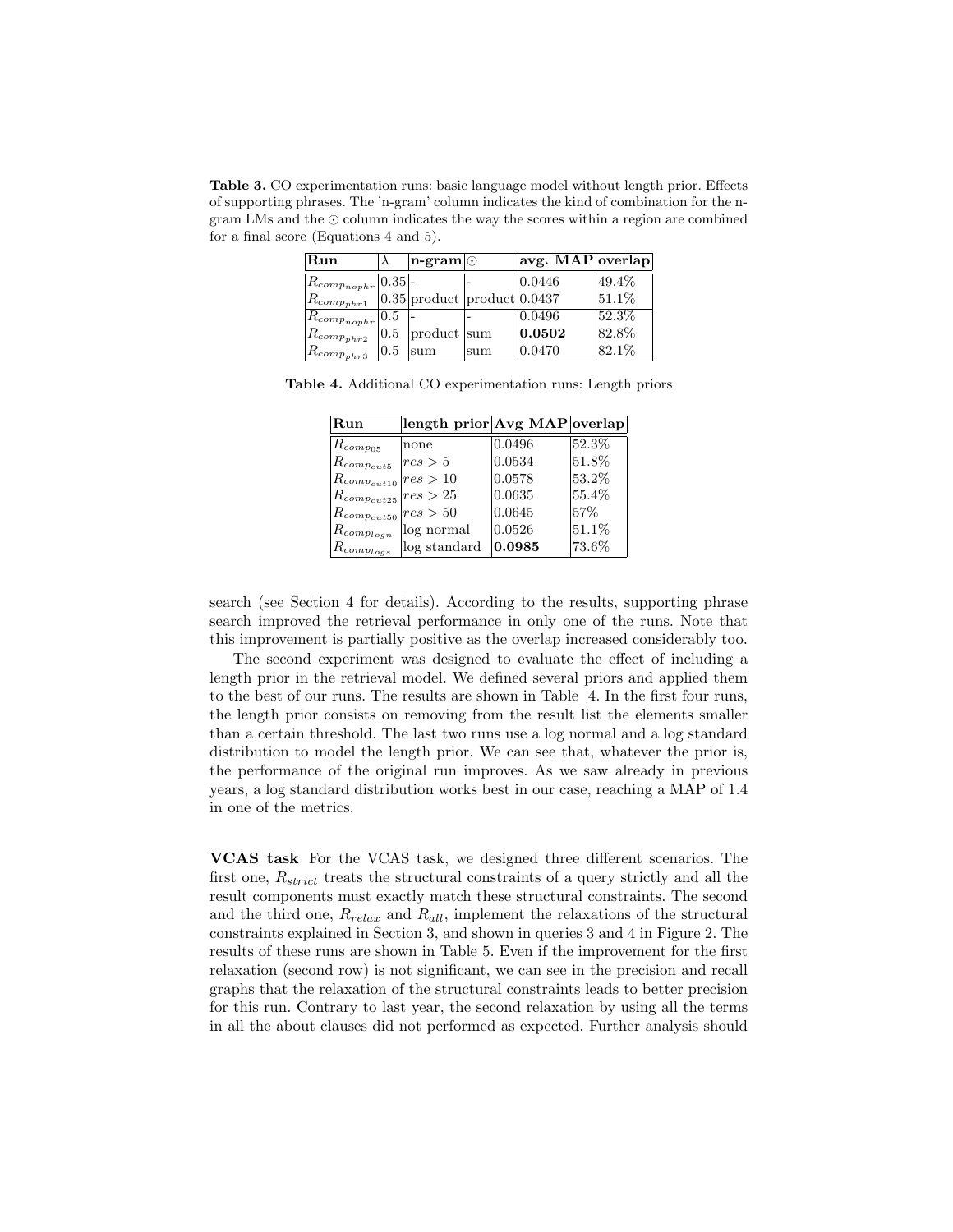**Table 5.** Official VCAS experiment runs. Note that results in  $R_{all}$  have been modified due to an implementation error in the submitted ones

|                      | Run   Avg MAP   overlap         |           |
|----------------------|---------------------------------|-----------|
| $ R_{strict} 0.0624$ |                                 | $122.8\%$ |
|                      | $ R_{relax}\left 0.0694\right.$ | $ 24.3\%$ |
| $R_{all}$            | 0.0588                          | 23.9%     |

determine if this is just an effect of the different topics for this year or if, in general, the relaxation is not appropriate for our purposes.

#### 6.2 INEX relevance-feedback track

The aim of the experiments submitted for the relevance feedback task is to identify which combination of the different structural and size information works better. The MAPs obtained with the different combinations experimented and their results are shown in Table 6.

Table 6. Official Relevance Feedback runs. Note that baseline runs are the result of removing the descendants of the top 20 elements from the original CO runs. Relevance feedback is applied on the residual collections of these runs, after freezing the top 20 elements. S1 and S2 refer to the size information extracted using Equations 9 and 10, respectively, J refers to journal information and XT to XML tag information.

| $ $ baseline $ S1 $         | $S1+J$ | lS1+XTlS2 | $IS2+J$ |                                 | $ S1+J+XT XT $ |               | $+J$ |
|-----------------------------|--------|-----------|---------|---------------------------------|----------------|---------------|------|
| 0.0405 0.0406 0.0416 0.0406 |        |           |         |                                 |                |               |      |
| 0.0431                      |        |           |         | $[0.0429]0.0448]$ <b>0.0450</b> |                |               |      |
| 0.0456                      |        |           |         |                                 | 0.0482         | 0.0486 0.0468 |      |

The results show that none of the combinations improves significantly the performance of our system. Further experimentation is required to see whether different values for the parameters of the formulas presented will give a better performance or some other interpretation of the relevance assessments should be done.

# 7 Conclusions and Future Work

Our participation in INEX is characterized by applying a fully systematic approach able to support different retrieval tasks identified as ad-hoc tasks (CO and CAS) with simple user modeling and relevance feedback. We investigated the influence of phrases in the retrieval model with respect to the retrieval effectiveness. Furthermore, we experimented with straightforward approaches to (blind) structural relevance feedback. Future research includes more extensive experimenting in the area of phrase search and relevance feedback, applying new models for incorporating different aspects of relevance feedback information, and